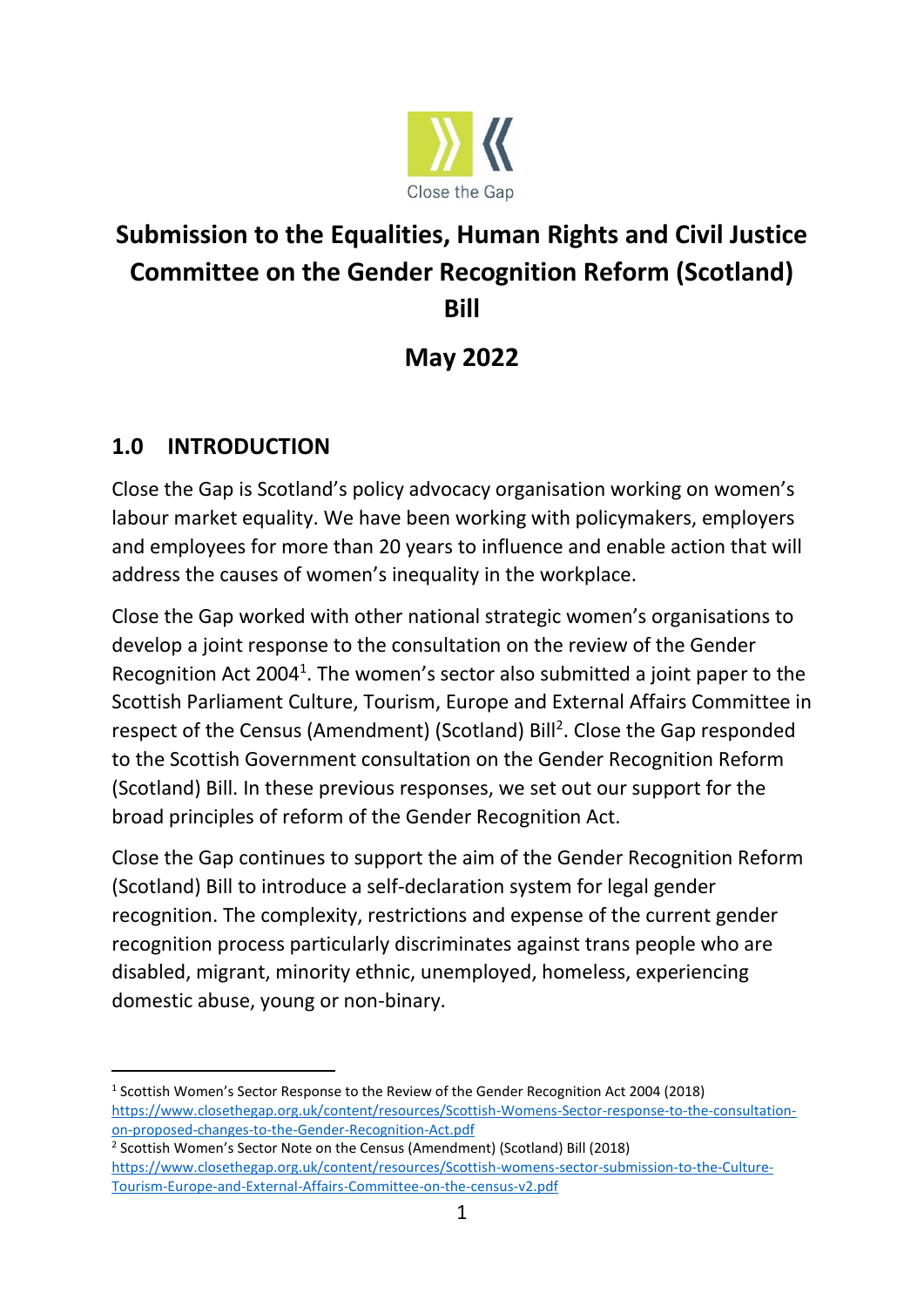Our submission is based on more than two decades' experience of engaging with labour market policymaking and legislation, and on working closely with employers to influence and enable action to address the gender pay gap.

The submission does not respond in detail to specific consultation questions on the content of the Bill as this is outwith our expertise and organisational focus of women's labour market equality. Instead, and as set out in previous responses, we focus on the consequentials of the bill, specifically around gathering, analysis and use of data, and on measuring the gender pay gap. We welcome this opportunity to provide clarity, evidence and insight into importance of data in advancing women's equality and rights in the workplace.

# **2.0 ANSWERS TO QUESTIONS**

Any other comments on the Bill

# **2.1 Definitions**

In the public discourse around gender recognition reform, there has been significant focus on, and dispute around, the terminology used. As set out in our response to Scottish Government's consultation on the Gender Recognition Reform (Scotland) Bill<sup>3</sup>, Close the Gap uses the following definitions:

- *Sex:* Whether a person is a man or a woman<sup>4</sup>
- *Gender:* A social constructed set of norms, roles and relationships that is constituted in our social mores, laws, processes and policies. It is time and culture-specific and functions as a hierarchy.
- *Gender identity:* Whether an individual's internal sense of themselves aligns with their sex as assigned or observed at birth.
- *Gender-sensitive data:* Statistics and other information that adequately reflect gendered differences and inequalities in the situation of women and men in all areas of life.
- *Sex-disaggregated data:* Data that is broken down by sex so that it is possible to compare and contrast differences between men and women.

<sup>3</sup> Close the Gap (2020) *Response to the Sottish Government consultation on the Gender Recognition Reform (Scotland) Bill*, available at[: https://www.closethegap.org.uk/content/resources/Close-the-Gap-response-to](https://www.closethegap.org.uk/content/resources/Close-the-Gap-response-to-the-GRA-reform-bill.pdf)[the-GRA-reform-bill.pdf](https://www.closethegap.org.uk/content/resources/Close-the-Gap-response-to-the-GRA-reform-bill.pdf)

<sup>&</sup>lt;sup>4</sup> For equalities monitoring, this would include an "other" option in which individuals may describe themselves, for example, as non-binary.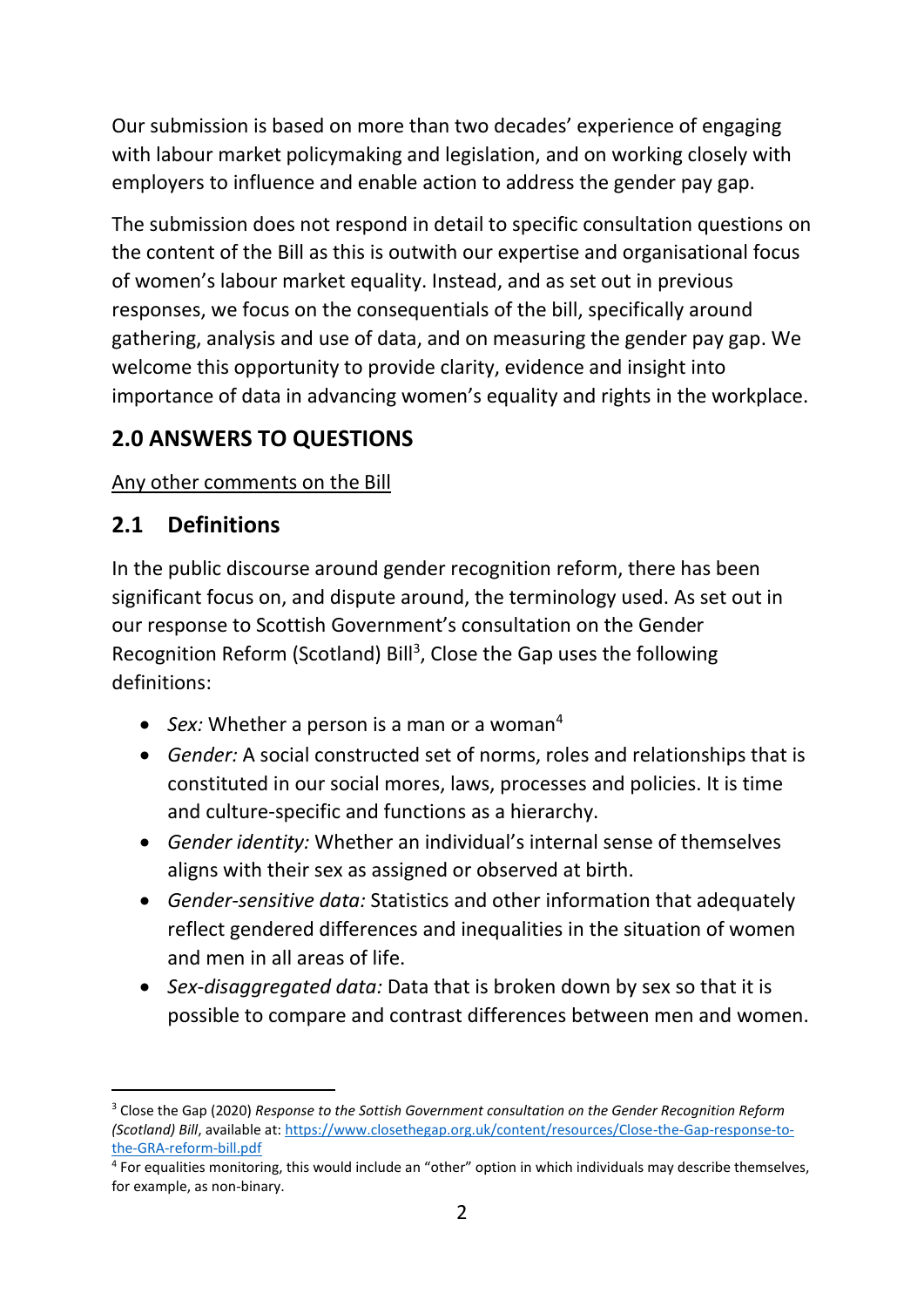• *Gender-disaggregated data:* Widely used, if literally inaccurate, synonym for data that is both gender-sensitive and sex-disaggregated.

In this submission, we discuss the importance of gathering and using gendersensitive sex-disaggregated data.

# **2.2 Data gathering**

Gender sensitive sex-disaggregated data is essential to understanding the different experiences that women and men have in entering and progressing in employment, and to track indicators of women's labour market equality over time. It is core to Close the Gap's work in expanding the evidence base around women's equality and rights in the workplace, and in delivering policy advocacy work to address the inter-related causes of the gender pay gap.

The public sector equality duty requires public bodies to gather, analyse and use employee data, disaggregated by protected characteristic. However, assessment work on compliance with the duty has found that performance of the duty has largely regressed since reporting was introduced in 2013.

Close the Gap has undertaken three biennial assessments of public body compliance with the gender and employment aspects of the duty, namely the requirements to report a gender pay gap; publish an equal pay statement, including horizontal and vertical occupational segregation information; gather and use gender-disaggregated employee data; publish and report on progress on meeting a set of equality outcomes; publish a mainstreaming report; and do equality impact assessment. Public bodies are required to gather and use employee data in relation to the composition of the workforce and on recruitment, development and retention. A listed public body's mainstreaming report must include an annual breakdown of this data, as well as a description of progress in gathering and using the information to better perform the general equality duty<sup>5</sup>.

Each Close the Gap assessment has identified significant issues with the quality and format of the data published. In 2017 $^6$ , just under a quarter (23%) of public bodies assessed had either published no employee data, or the data that has been published was not disaggregated by sex. Of those that had published sexdisaggregated employee data few had published meaningful employment data

<sup>&</sup>lt;sup>5</sup> The general equality duty has three elements: addressing discrimination, advancing equality and fostering good relations.

<sup>6</sup> Close the Gap (2017) *Assessment of 2017 reporting of the public sector* [unpublished]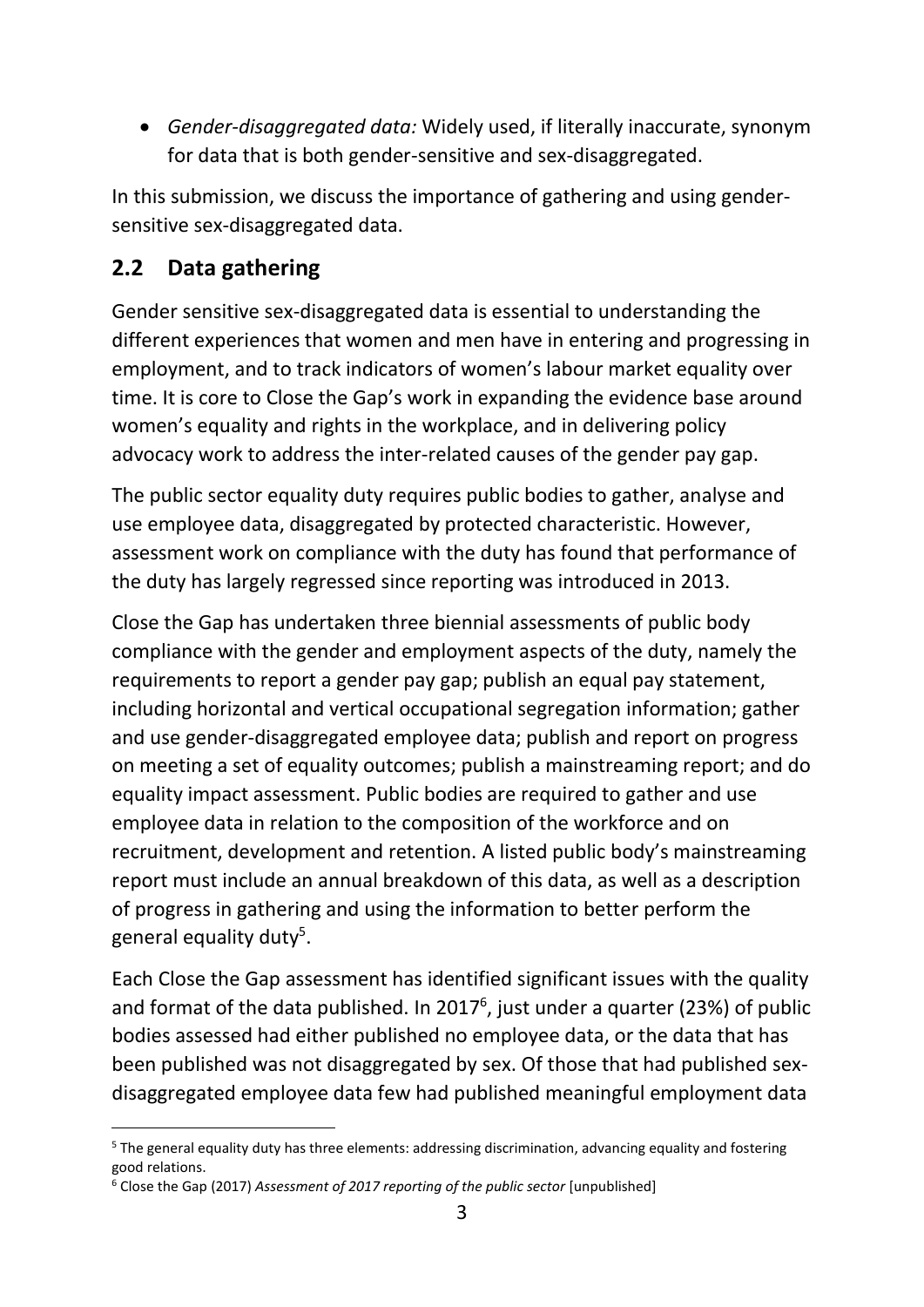beyond workforce composition. 87% of public bodies were assessed as having made poor or no use of employee data.

The Equality and Human Rights Commission (EHRC) describes the collection and use of employee data as an "area of weakness" for public bodies<sup>7</sup>. Work by the Coalition for Racial Equality and Rights for the EHRC describes "substantial gaps, irregularities and inconsistencies in the data available in the publications by public bodies"<sup>8</sup>.

Close the Gap participates in a range of equality advisory groups which are convened to advise on the work of national agencies, delivery bodies and other public sector employers. We also participate in, and engage with, a variety of other national advisory groups, working groups and committees that are germane to women's experiences of the labour market. This experience, along with our experience of influencing policymakers for more than two decades, highlights that gender sensitive sex-disaggregated data is rarely used to inform policymaking.

In recent years, we have become aware that some public bodies have incorrectly interpreted the introduction of the EU General Data Protection Regulation (GDPR) as prohibiting them from asking service users their sex. Close the Gap has also engaged with public bodies that have interpreted their new understanding of non-binary identities as precluding asking staff members or service users about their sex on the grounds that it would be "offensive". This is not only incorrect, but also harmful to women's equality and rights. Sexdisaggregated data provides the building blocks for gender-sensitive data and gender competency<sup>9</sup>. If public bodies stop gathering data on employees' and service users' sex because of misunderstanding the law, or a concern about a risk to their organisation, there will be fewer gender-sensitive statistics with which to support policy, legislative, and service delivery change that benefits women and women's rights<sup>10</sup>.

<sup>7</sup> Equality and Human Rights Commission (2017) *Measuring Up? Report 7: Public authorities' performance in meeting the Scottish Specific Equality Duties 2017*

<sup>8</sup> Equality and Human Rights Commission (2018) *Effectiveness of the PSED Specific Duties in Scotland*, available at: [https://www.equalityhumanrights.com/sites/default/files/effectiveness-of-psed-specific-duties](https://www.equalityhumanrights.com/sites/default/files/effectiveness-of-psed-specific-duties-scotland.pdf)[scotland.pdf](https://www.equalityhumanrights.com/sites/default/files/effectiveness-of-psed-specific-duties-scotland.pdf)

<sup>&</sup>lt;sup>9</sup> Gender competence refers to the skills, knowledge and analytical capability to develop policy that is wellgendered; that takes account of the socially constructed difference between men's and women's lives and experiences.

<sup>10</sup> Engender (2020) *Sex/gender: Gathering and using data to enhance women's equality and rights in Scotland*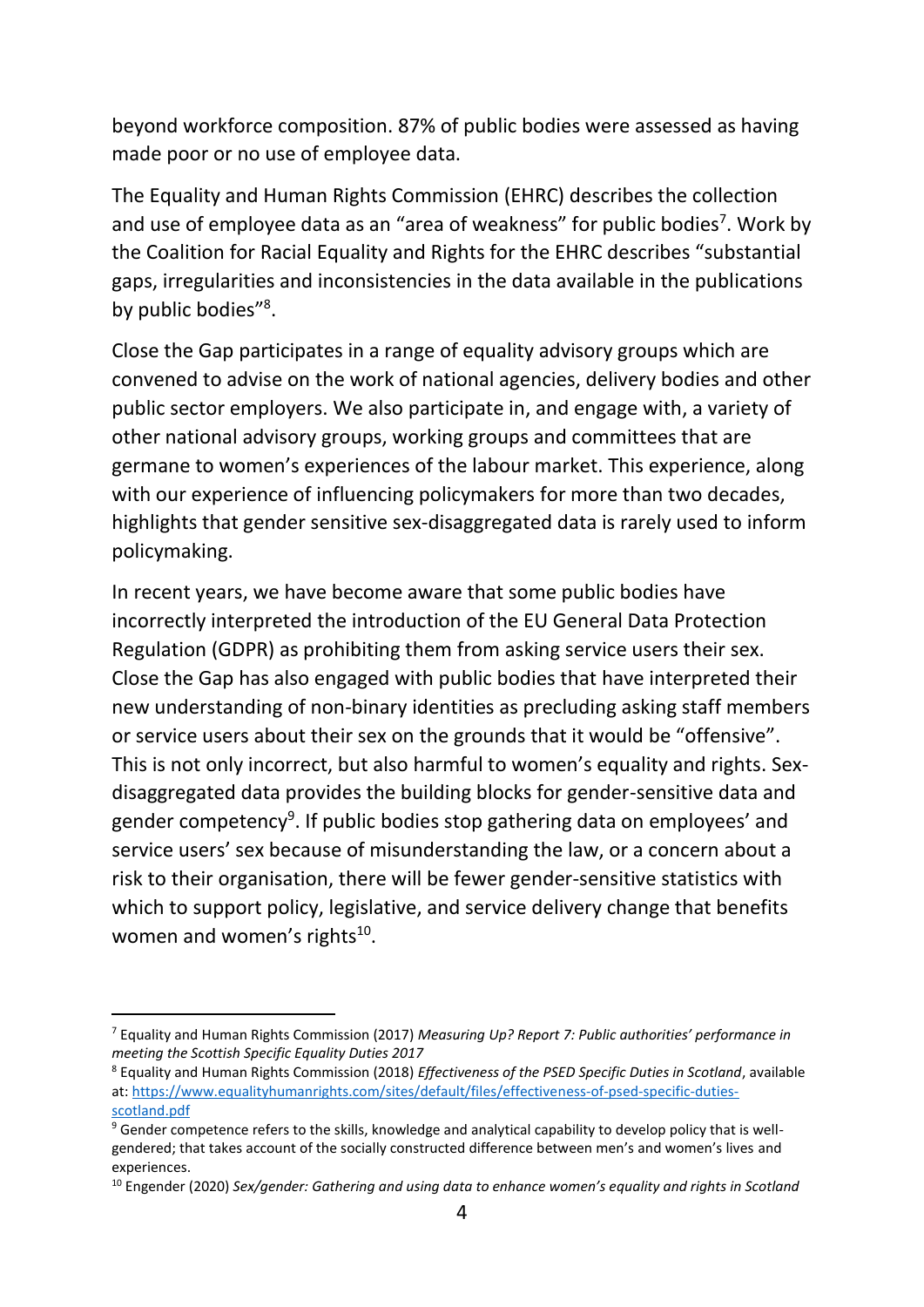Our concern underlines the importance of taking an intersectional approach to women's equality and rights. This is because trans women will have different experiences of the labour market in the way that BME women, disabled women, lesbian and bisexual, and Muslim women will also experience the labour market differently. Women are not a homogenous group, and solutions to the structural inequalities that are faced in the workplace will vary according women's different identities.

# **2.3 The gender pay gap**

In response to the proposed GRA reform, it has been suggested by a small group of those who are opposed to reform, that enabling trans people to selfdeclare will artificially narrow the gender pay gap because some men will selfidentify as trans women. Although there is very little detail around this notion, it is likely to be because men, on average, earn more per hour than women, and therefore pay data of a male employee will then be recorded as pay data for a female employee once they have identified as a transwoman, which in turn will have the effect of narrowing an overall gender pay gap, meaning employers will take no further action. **It is Close the Gap's view that selfdeclaration will not adversely affect efforts to address the causes of the gender pay gap.** In this section, we set out why this is by providing contextual information and evidence on the gender pay gap and employer responses to the tackling the pay gap.

### 2.3.1 Gender pay gap reporting

The gender pay gap is the key indicator of women's different experiences in employment, education and skills acquisition, and in the division of unpaid care and other types of domestic labour.<sup>11</sup> The pay gap is the percentage difference in pay between men's and women's average hourly pay. Some employers are legally required to publish their gender pay gap including:

• Listed public bodies in Scotland, who are required to publish a gender pay gap figure under the Equality Act 2010 (Specific Duties) (Scotland) Regulations 2012; and

<sup>11</sup> Close the Gap (2018) *The Gender Penalty: Exploring the causes and solutions to Scotland's gender pay gap*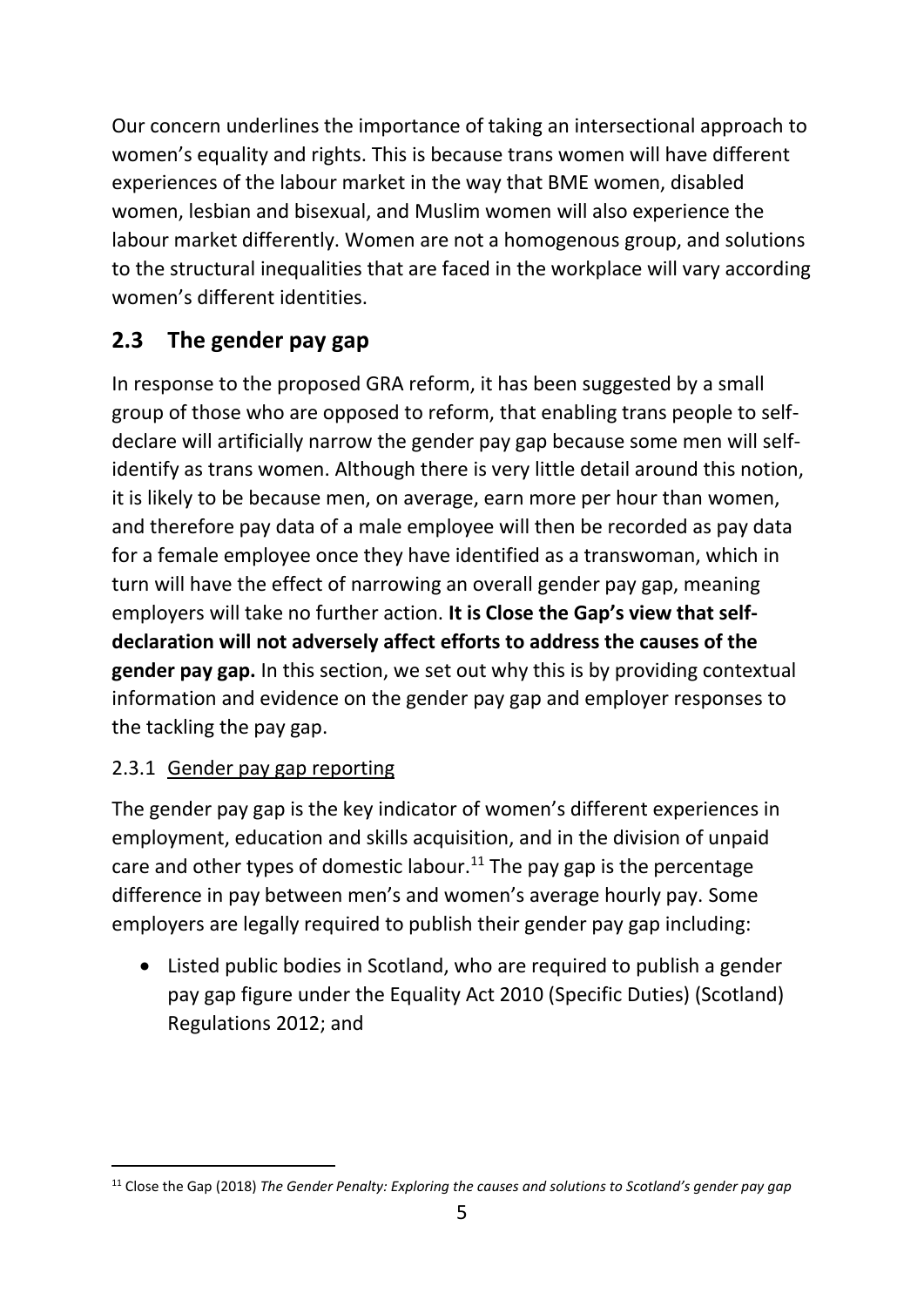• Large private and third sector organisations (with 250 or more employees) $12$  who are required to publish a range of gender pay gap information under the Equality Act 2010 (Gender Pay Gap Information) Regulations 2017.

#### 2.3.2 Administrative data on the gender pay gap: The impact of employees changing sex

The lead data source for calculating the national gender pay gap is the Annual Survey of Hours and Earnings (ASHE) which is published by the Office for National Statistics<sup>13</sup>. ASHE data in employee earnings is drawn from payslip information and reported each year. The sample size is 1% of the employee workforce on PAYE schemes, typically covering 180,000 jobs<sup>14</sup>.

There is no robust data on the number of trans people living in Scotland or the UK. The UK Government tentatively estimates that there are between 200,000 and 500,000 trans people living in the UK, equivalent to between 0.3% and 0.8% of the population<sup>15</sup>. For comparison, a US meta-analysis estimates that approximately 0.6% of the US adult population is trans<sup>16</sup>. Given the very small estimated number of trans people living in the UK, whether people identify as trans has no meaningful impact on the calculation of the national gender pay gap. This is because the presence of small populations in administrative datasets does not undermine the production of sex-disaggregated or gendersensitive statistics.

<sup>&</sup>lt;sup>12</sup> A very small number of Scottish public bodies who are not covered by the Scottish Specific Duties are also required to report their gender pay gap under the Equality Act 2010 (Gender Pay Gap Information) Regulations 2017.

<sup>13</sup> Close the Gap (2022) *Gender Pay Gap Statistics*, available at:

<https://www.closethegap.org.uk/content/resources/Gender-pay-gap-statistics-paper-2022.pdf>

<sup>14</sup>Office for National Statistics (2017) *An overview of and comparison between Annual Survey of Hours and Earnings and Average Weekly Earnings: 2017*, available at:

[https://www.ons.gov.uk/employmentandlabourmarket/peopleinwork/earningsandworkinghours/articles/ano](https://www.ons.gov.uk/employmentandlabourmarket/peopleinwork/earningsandworkinghours/articles/anoverviewofandcomparisonbetweenannualsurveyofhoursandearningsasheandaverageweeklyearningsawe/2017-09-14) [verviewofandcomparisonbetweenannualsurveyofhoursandearningsasheandaverageweeklyearningsawe/2017-](https://www.ons.gov.uk/employmentandlabourmarket/peopleinwork/earningsandworkinghours/articles/anoverviewofandcomparisonbetweenannualsurveyofhoursandearningsasheandaverageweeklyearningsawe/2017-09-14) [09-14](https://www.ons.gov.uk/employmentandlabourmarket/peopleinwork/earningsandworkinghours/articles/anoverviewofandcomparisonbetweenannualsurveyofhoursandearningsasheandaverageweeklyearningsawe/2017-09-14)

<sup>15</sup> Government Equalities Office (2018) *Trans People in the UK*, available at: [https://assets.publishing.service.gov.uk/government/uploads/system/uploads/attachment\\_data/file/721642/](https://assets.publishing.service.gov.uk/government/uploads/system/uploads/attachment_data/file/721642/GEO-LGBT-factsheet.pdf) [GEO-LGBT-factsheet.pdf](https://assets.publishing.service.gov.uk/government/uploads/system/uploads/attachment_data/file/721642/GEO-LGBT-factsheet.pdf) 

<sup>16</sup> Flores, Andrew R, Jody L Herman, Gary J Gates, and Taylor N T Brown (2016) *How Many Adults Identify as Transgender in the United States?* The Williams Institute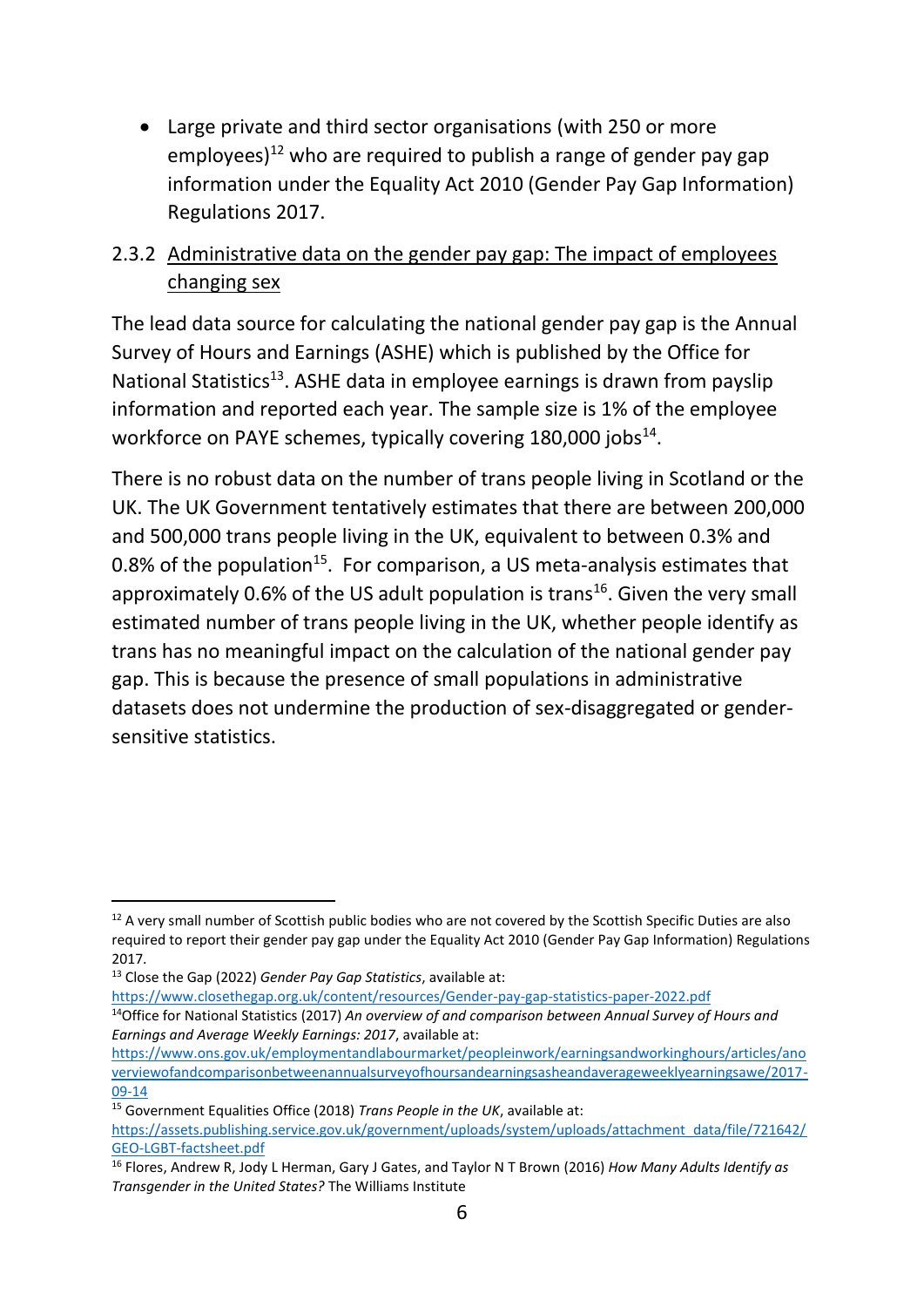#### 2.3.3 The impact on organisational gender pay gaps when employees change sex

To examine the effect of a sample of employees changing their sex, Close the Gap has developed three example scenarios to model this impact on workforce composition and gender pay gap.

Notes on the methodology used are below:

- Given the estimate of the trans population being between 0.3% and 0.8%, it was assumed that the proportion of trans employees in each organisation was equivalent to the mid-point of 0.55%.
- There is no reliable data on the composition of the trans population by sex, and therefore a 50/50 split between trans women and trans men, based on the breakdown of the general population, has been assumed for modelling purposes.
- Reflecting the notion that men becoming trans women will affect the gender pay gap, examples include only male employees becoming trans women employees. The data does not include female employees becoming trans men.
- Anonymous employer pay data has been used to synthesise realistic examples which provide an understanding of the impact on an organisation's gender pay gap when an employee changes sex.
- The mean gender pay gap is the calculation used<sup>17</sup>.

### *Example A: Large male-dominated, private sector employer with 823 employees with an existing gender pay gap of 26%*

Based on the assumptions set out, this company has three trans women. In an organisation of nine salary bands, employees whose sex was changed from male to female were from the lower, middle and highest grades of the organisation. **This resulted in no change to the employer's gender pay gap, which remained at 26%**.

*Example B: Large public sector employer with 10,000 employees with an existing gender pay gap of 9%*

<sup>&</sup>lt;sup>17</sup> More information on the different measures of the gender pay gap can be found in Close the Gap (2022) *Gender Pay Gap Statistics*, available at: [https://www.closethegap.org.uk/content/resources/Gender-pay-gap](https://www.closethegap.org.uk/content/resources/Gender-pay-gap-statistics-paper-2022.pdf)[statistics-paper-2022.pdf](https://www.closethegap.org.uk/content/resources/Gender-pay-gap-statistics-paper-2022.pdf)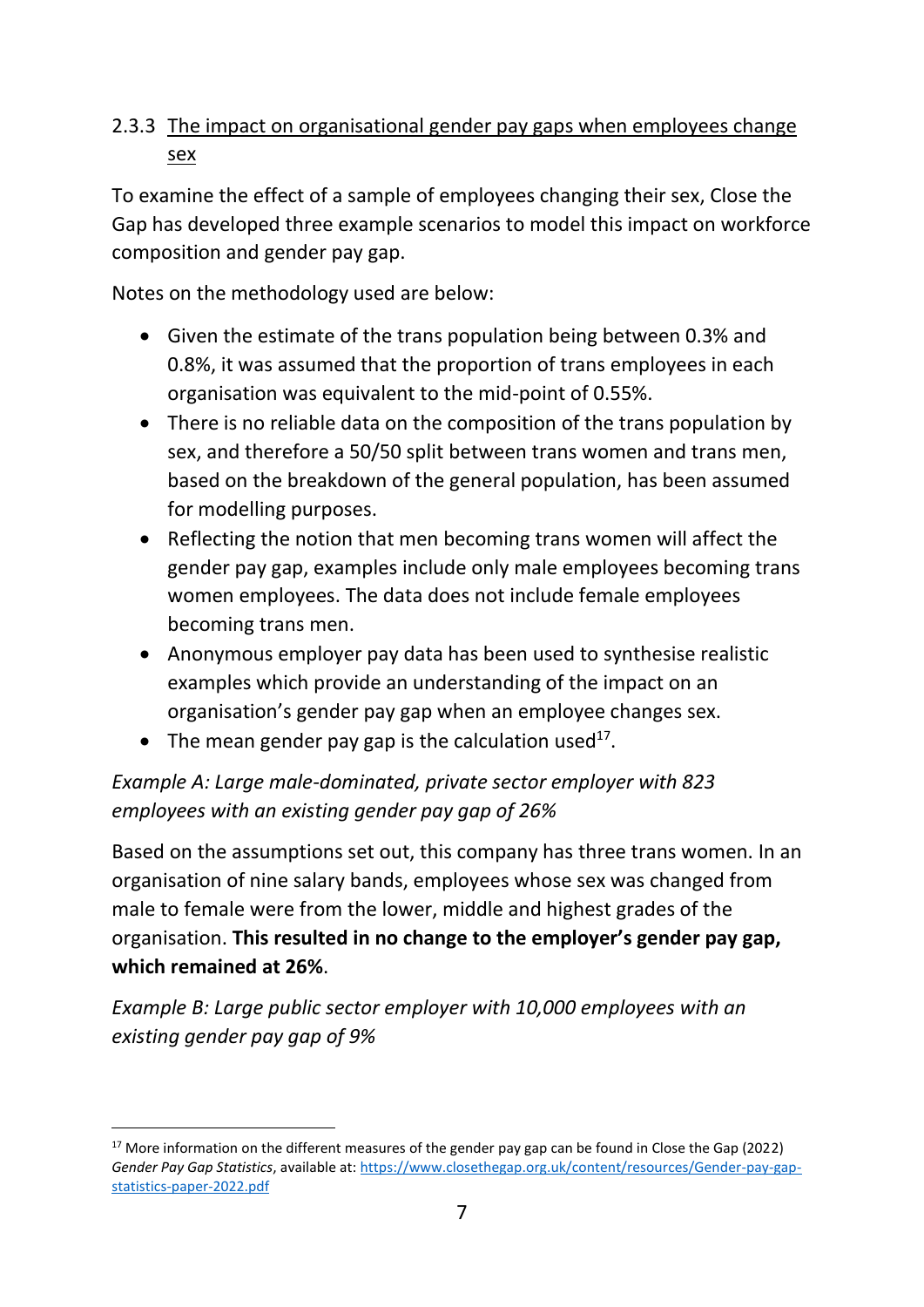Based on the assumptions, Example B has 28 trans women employees. Employees whose sex was changed from male to female were selected across all eight grades. This also included changing the most senior man to a woman. **This resulted in no change to the employer's gender pay gap, which remained at 9%**.

#### *Example C: Medium-sized, female-dominated private sector employer with 280 employees with a gender pay gap of 21%*

Based on the assumptions, the company has one trans woman employee. The sex was changed from male to female for a senior employee working in the second highest grade which includes nine roles, most of which are held by women. **This resulted in a 2% reduction on the employer's gender pay gap to 19%.** 

The examples show that having employees among the workforce changing their sex does not have a meaningful impact on an organisation's gender pay gap. In two of the examples, there was no change at all to the headline figure. Example C resulted in a slight reduction in the pay gap although **this does not mean that having trans women among a workforce artificially reduces an organisation's pay gap.** Organisational gender pay gaps fluctuate according to employee turnover, and the gender pay gap is particularly sensitive to turnover in senior grades, in which there are fewer roles, and where either women or men are under-represented. The estimated average annual staff turnover rate is  $16\%^{18}$ .

Close the Gap has extensive experience of working with a range of employers to support work to report on the gender pay gap, and take action on the causes of organisational pay gaps. The gender pay gap is complex, and we therefore urge employers to look beneath the headline figures which can mask other structural inequalities such as occupational segregation, a culture of inflexible working, women's concentration in lower-grade roles, biased recruitment and progression practice, pay discrimination, the undervaluation of jobs predominantly done by women, and a lack of development opportunities and pathways for women who want to progress. Employers that are committed to closing their gender pay gap analyse their pay data to identify the specific challenges female employees face.

<sup>18</sup> HR Magazine *Turnover rate reaches new high,* 24 October 2017*,* available at: <https://www.hrmagazine.co.uk/article-details/turnover-rate-reaches-new-high>